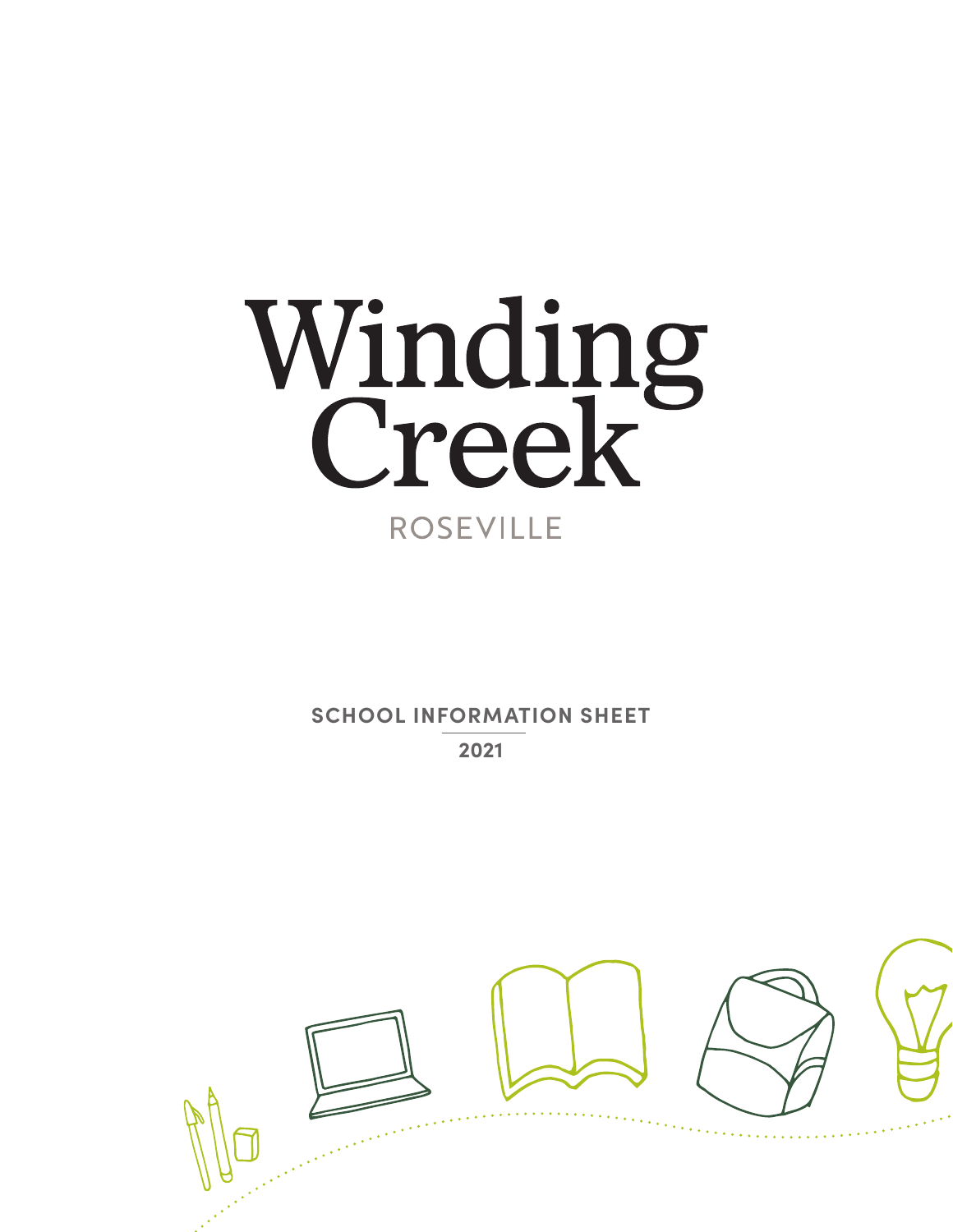# Diamond Creek Elementary School (K-5)

## **Roseville City Elementary School District**

3151 Hopscotch Way, Roseville, CA 95747 – 4.7 miles from Winding Creek 916-771-1760

### **Diamond Creek Trailblazers!**

### **Why Diamond Creek?**

At Diamond Creek, we have a collaborative approach in which teachers across grade levels work together to produce optimum learning techniques and environments that support student growth and academic success. Our collaborative approach has proven successful through our high assessment scores and student achievement.

### **GreatSchools.org**

**School-Ratings.com**

## Robert C. Cooley Middle School (6-8)

### **Roseville City Elementary School District**

9300 Prairie Woods Way, Roseville, CA 95747 – 3.7 miles from Winding Creek 916-771-1740

## **Cooley Cobras!**

## **Why Cooley?**

We provide every student with a middle school experience that is safe and successful physically, academically, emotionally and socially. Our school is part of the Positive Behavioral Interventions and Supports (PBIS) program, a nationwide team of schools that helps students make positive choices every day and connect with staff in supportive ways. Our school-wide expectations are the following: Be Safe, Be Responsible, Be Respectful, Be Kind.

### **GreatSchools.org**

**School-Ratings.com**



### **WindingCreekRoseville.com**

Copyright © 2021 Anthem United Creekview Developments Limited Partnership. All rights reserved. This document contains general information about Winding Creek. All information is subject to change. Nothing in this document is an offer to sell or the solicitation of an offer to purchase real property in Winding Creek. School assignments are not guaranteed and are subject to change. All information provided is pursuant to the Fair Housing Act. Anthem United CA DRE license #02025766.